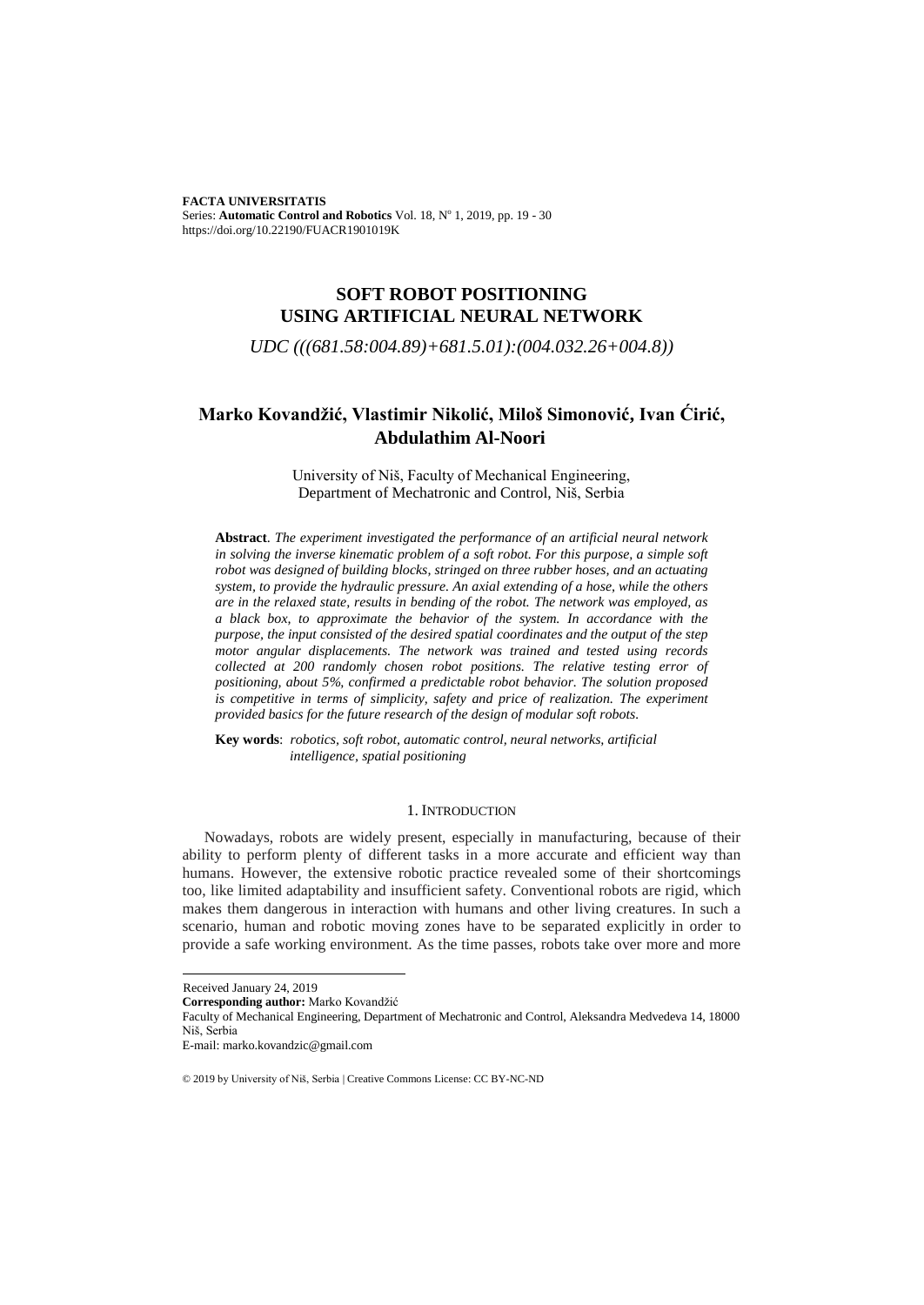activities from humans. The range of their application spreads from production to other areas of human activity and demands for the interaction with humans constantly grow. In order to bridge the gap between robots and humans engineers turn to construction of soft robotic systems. Representative examples of these are presented in Fig. 1. The first image (a) shows a vine-like robot developed by the Stanford University. It works on the principle of inversion and accomplishes a friction-independent movement. The robot can move, easily, trough caves, ruins, interiors of living creatures and other restricted and unpredictable spaces. It is ideal for diagnostics, resolving failures, delivery of goods and assistance under extremely limited conditions [2]. The second image (b) presents the first functional soft robot powered entirely by vacuum, developed by the École Polytechnique Fédérale De Lausanne. It moves by having air sucked out of it. Thanks to the modularity, the robot can be easily reconfigured to perform different tasks such as climbing vertical walls and grabbing objects [3]. A team of engineers, at the University of California San Diego created a soft robot that can walk on sand, pebbles, rocks and up inclines (c). It moves using [four](https://www.engadget.com/2017/05/18/soft-robot-rescue-missions/)  [hollow limbs](https://www.engadget.com/2017/05/18/soft-robot-rescue-missions/) which are pumped full of air. The limbs are much lighter and more maneuverable than standard limbs made of rigid structures [4]. The last image, (d), presents a platform for creating soft robots developed by the Harvard John A. Paulson School of Engineering and Applied Sciences. It is equipped with sensors for registering movement, pressure, touch and temperature [5]. The platform enables complex sensing motifs to be easily integrated into soft robotic systems. Inspired by the structure of biological organisms, all of the robots presented are made of soft elements which are able to bend and twist with a high curvature. Using this fact, soft robots can be defined as systems with autonomous behavior primarily composed of the materials with tensile modulus of elasticity in the range of the soft biological materials  $(10^4 \text{-} 10^9$ Pa) (Fig. 2). The soft structure makes them continuously deformable with the theoretically infinite degrees of freedom [6]. They can adapt their shape to confined spaces (engines, mechanisms, interior of buildings, caves, pipe lines, human and animal body cavities, etc.). In such surroundings, soft robots exceed the performance of conventional robotic systems, made of rigid materials. One of the greatest advantages of the soft construction is that these robots are harmless in contact with humans, other living creatures and other sensitive objects.



**Fig. 1** Soft robot examples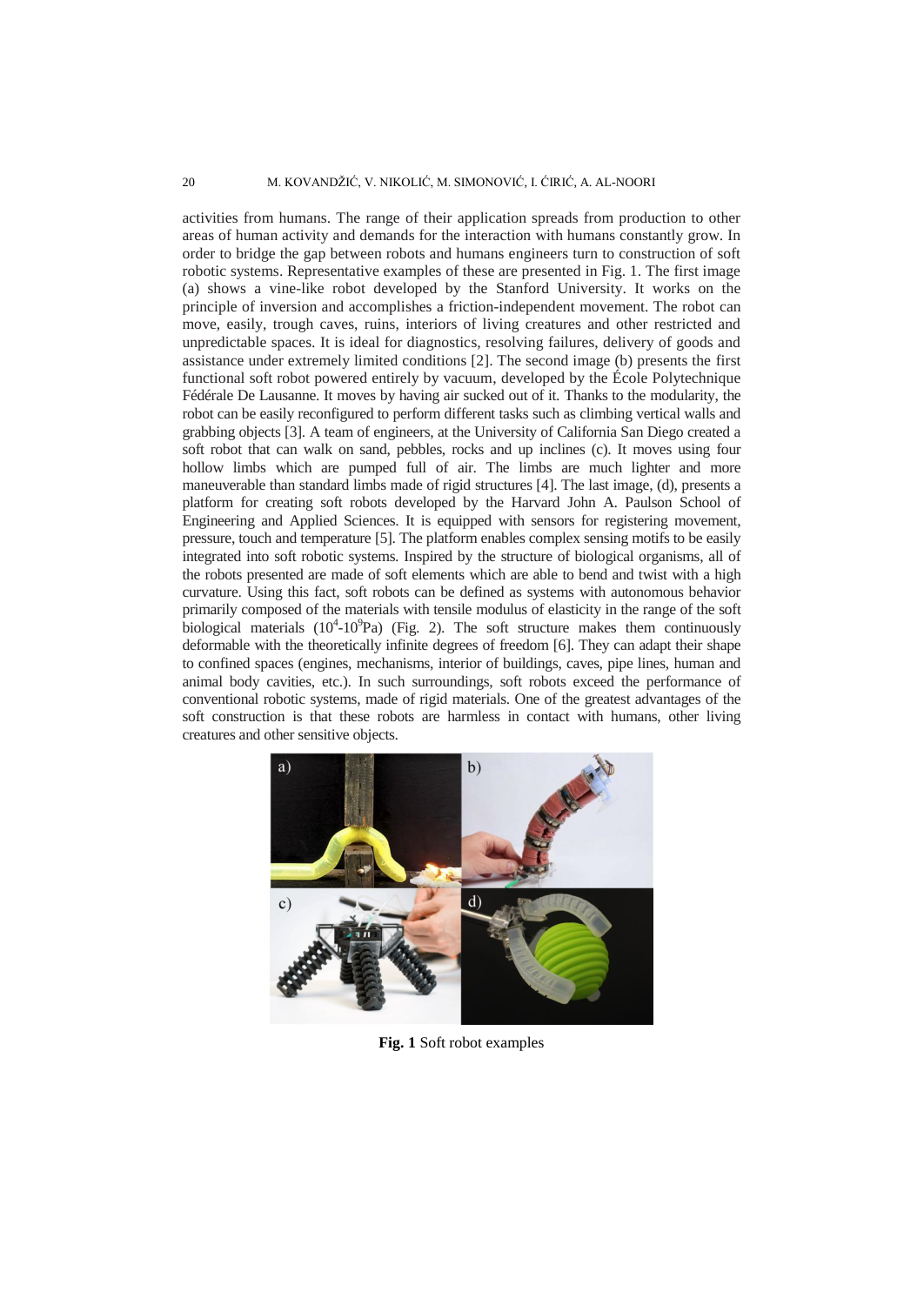The basic challenge in making a predictable robotic system is determining the mathematical model. Calculating kinematic parameters (position, orientation, velocity and acceleration) of the effector, on the basis of joint positions, is called the direct kinematic problem. In the standard robotics, it is a trivial, straightforward problem which always has a solution. Inverse kinematics implies determining joint parameters that provide a desired spatial position of the effector. It is a much more difficult and computationally expensive problem, accompanied by nonlinearities, singularities, redundancy and collision avoidance. Only a small percent of manipulators have a unique analytical solution [7]. If the kinematic parameters are known, dynamic equations are used to link them with the forces. Thus, a direct dynamic is calculation of accelerations caused by applied forces and an inverse dynamic is calculation of forces needed to provide a desired acceleration. The first procedure is used in simulation and the second in control algorithms. Soft robot modeling is even more complex, because of the absence of rigid joints and links. The concept of soft robot is relatively new but previous experience revealed control algorithms [7-11] which are similar to conventional ones, intended for rigid robots. These are obtained by involving the principle of piecewise constant curvature [1, 6-11]. It implies that each body segment of a multi-segment robot deforms with a constant curvature. Under this assumption, N-link soft manipulator can be determined uniquely by 2N joint variables. A common practice is dividing a mathematical model into two separate sub mappings [12]. The first is universal, applicable to soft robots generally, and the second is robot-specific. Another way of soft robot modeling is the discrete Cosserat approach based on the micropolar elasticity [6]. The model incorporates a local rotation of points as well as the translation assumed in the classical elasticity. It inherits the geometrical and mechanical properties of the continuous Cosserat model, making the natural soft robotics a counterpart of the traditional rigid robotics. In the lack of analytical solutions, an accurate model can be obtained using numerical methods [13-15], such as the Finite Element method [16-17]. These methods perform the feedforward control of robot using an inverse optimal model. In his research [18], Zhang extended the method to the real-time closed-loop control. However, the solutions employ a quasi-static model, which limits the control to low velocity trajectories. There are even some on-line software frameworks published, based on the numerical techniques, intended for the simulation of soft robots [13-14].



**Fig. 2** Tensile modulus (Young's modulus) of engineering and biological materials [1]

The research suggested a universal method of soft robot control using artificial neural network. The procedure is well established in the conventional robotics [19-22]. Neural networks are proven approximators distinguished by simple implementation and excellent speed of performance [23]. They are employed as a black box, which means that a certain input produces a desired output, but how the network achieves the result is left to a self-organizing (artificial intelligence) algorithm [24]. The last property makes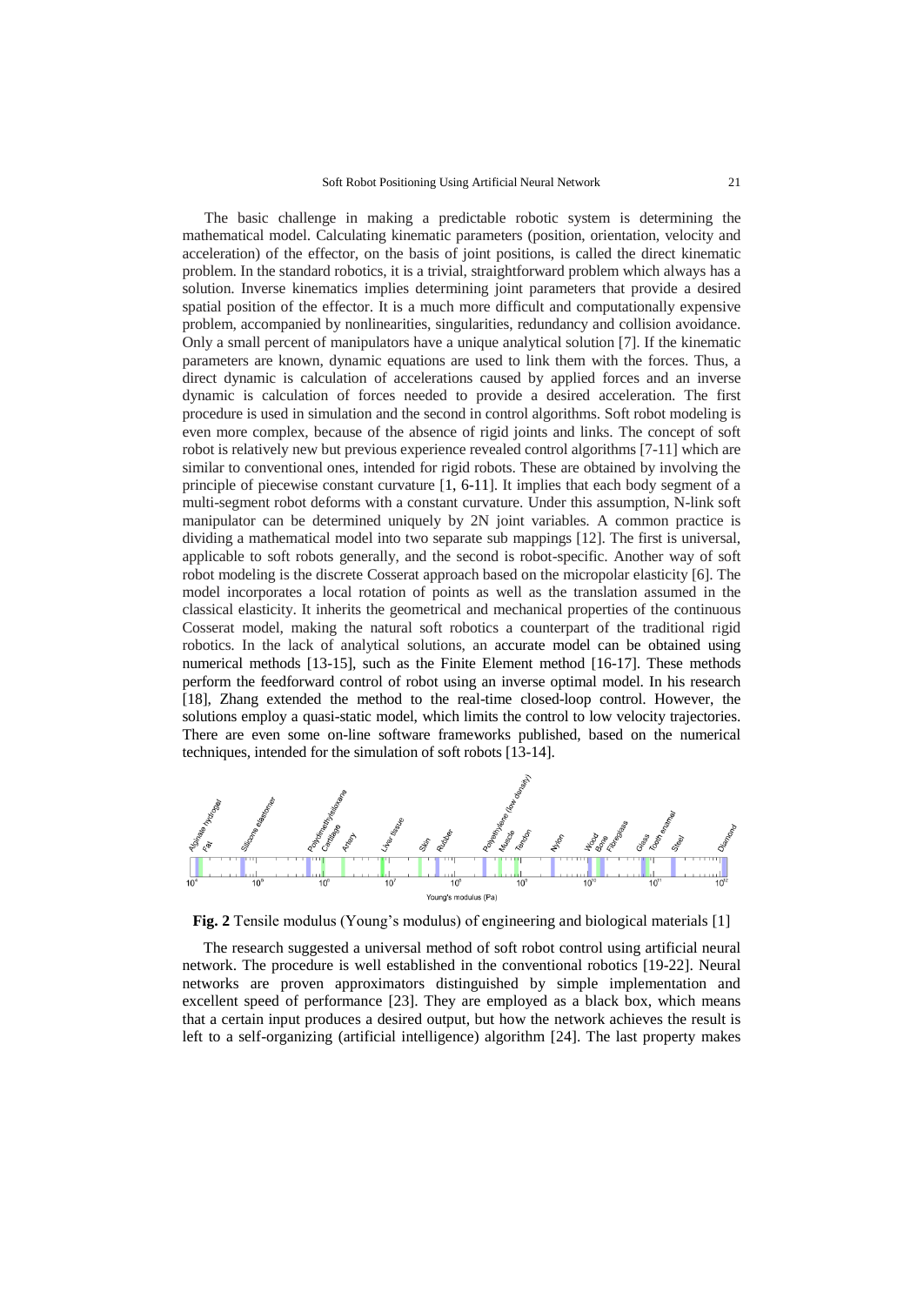them suitable for a broad range of users, who are not necessarily familiar with the control theory, robotics or mechanics at all. The purpose of the experiment was to prove that an artificial neural network can be trained to perform a predictable soft robot control by approximating the inverse kinematic problem.

#### 2. METHOD

The experiment was performed with the simple soft robot design (a) assembled of building blocks. The building block (b) is constructed of three, identical, conveniently shaped and radially disposed, hollow cylinders and a coupling element in the centre. The cylinder hole fits the diameter of a rubber hose, in the all images marked with black. The construction was obtained by stringing 15 identical building blocks (b) on the three rubber hoses. One end of the each hose was sealed with a cup and the other was used for the hydraulic power supply. The cross section of the construction, in the relaxed state, is presented in the image (c) and the same cross section in the pressurized state in the image (d). From the last, it is obvious how the robot works. Expanding one hose, while the opposite is in relaxed state, results in bending of the whole structure.



**Fig. 3** Soft robot: a) design, b) building block, c) cross section – relax state, d) cross section – tense state

There are two functional zones on the rubber hose surface. One, where the hose touches the walls of the building block, can be considered as a passive zone. In this zone, any radial expanding is absolutely prevented by the block geometry and an axial expanding is suppressed by the friction force. Out of the passive zone, the hose is spreading unhindered, if interior elastic forces are ignored. As a consequence of spreading, one hose becomes longer than the other (d) which causes the overall construction to bend to the opposite side, with respect to the center of symmetry. An additional modeling problem is that the zones are not constant. As the pressure increases,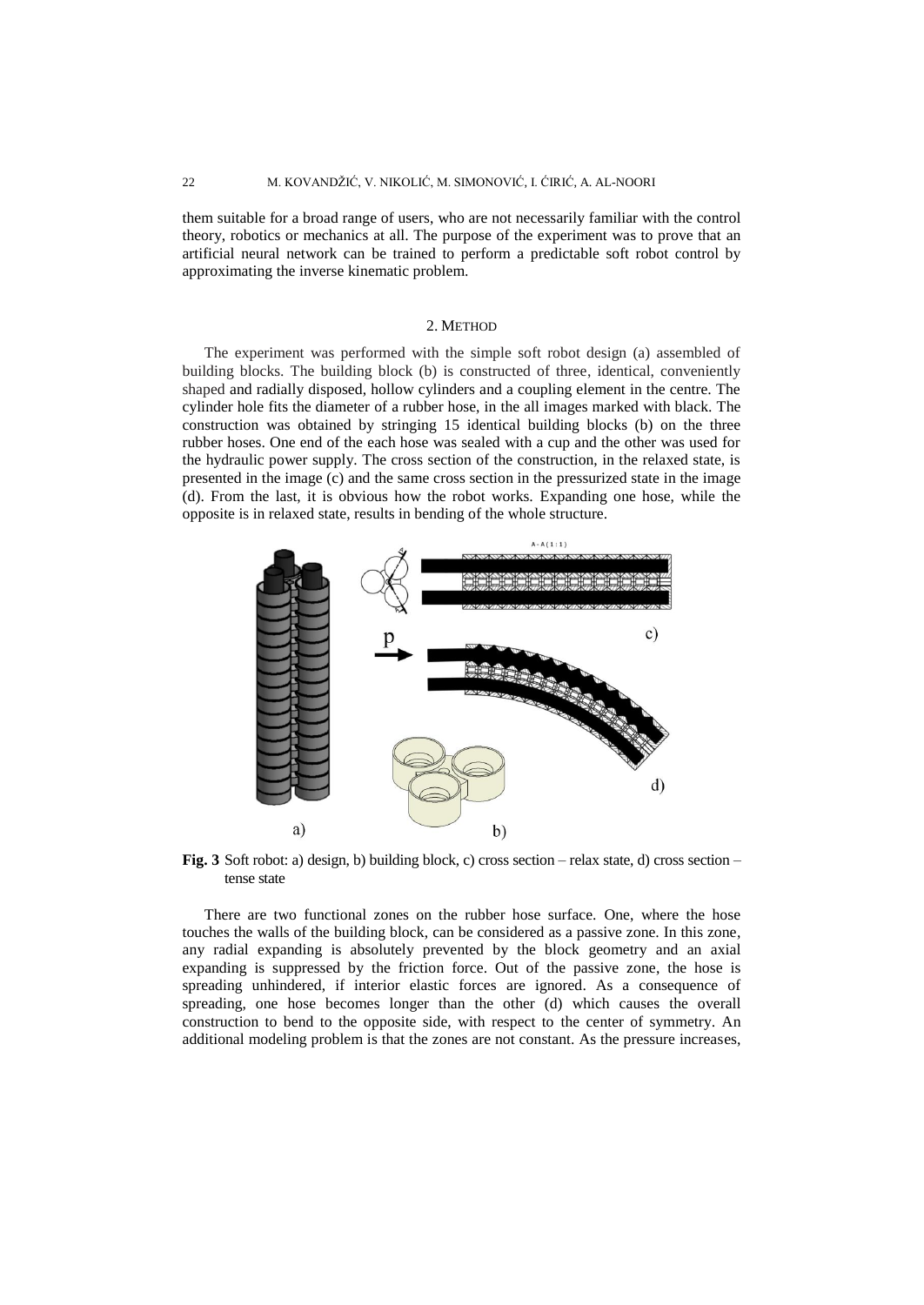from the zero state, the contact surface between the hose and walls of the building block is spreading. It happens until the entire hollow is filled totally with the rubber hose. It can be designated as a charging pressure. The behavior of the free hose with respect to the pressure is not easy to predict. It depends on hydraulic forces, elastic forces and the block geometry. The other point of interest is the pressure level when the gap between building blocks start to appear. This pressure can be named an activating pressure. The element can be considered as inactive until it reaches the activation pressure. The activation pressure cannot be higher than the charging pressure and it depends on the same parameters. The existence of different working regimes implies huge nonlinearities in the mathematical model of the soft robot.



**Fig. 4** Soft robot and electro-hydraulic actuator

The robot was pressurized using an electro-hydraulic system, presented by the block diagram on the Fig. 4. The actuating system was designed of three identical lines, each of them intended for supplying one rubber hose of the soft robot. At the beginning of the line, the mechanical input was achieved by a step motor, with the angular displacement,  $\varphi$ . The motor was controlled using the A4988 CNC driver and the driver was governed by a PC through the USB connection with the AT- mega328P microcontroller. A time belt drive was employed to multiply the step motor torque. The transfer function,  $G<sub>1</sub>$ , of the time belt drive, was defined as a ratio between the output angular movement,  $\zeta$ , and the input angular movement,  $\varphi$ . A thread (G<sub>2</sub>), at the input of hydraulic cylinder, had to transform the angular movement  $\zeta$  to the linear displacement, s, of the piston. The cylinder was used to transform mechanical to hydraulic energy. Its transfer function was defined as the ratio between output volume, V, displaced by the hydraulic cylinder, and the input linear displacement, s. Finally, the soft robot, including pipelines, was observed as a multivariable system with three input and as many output variables. It was described by transfer matrix H with 3x3 elements. The analysis of the working principle already revealed the existence of nonlinearities in this matrix. The input vector consisted of volumes  $(V_1, V_2$  and  $V_3)$  which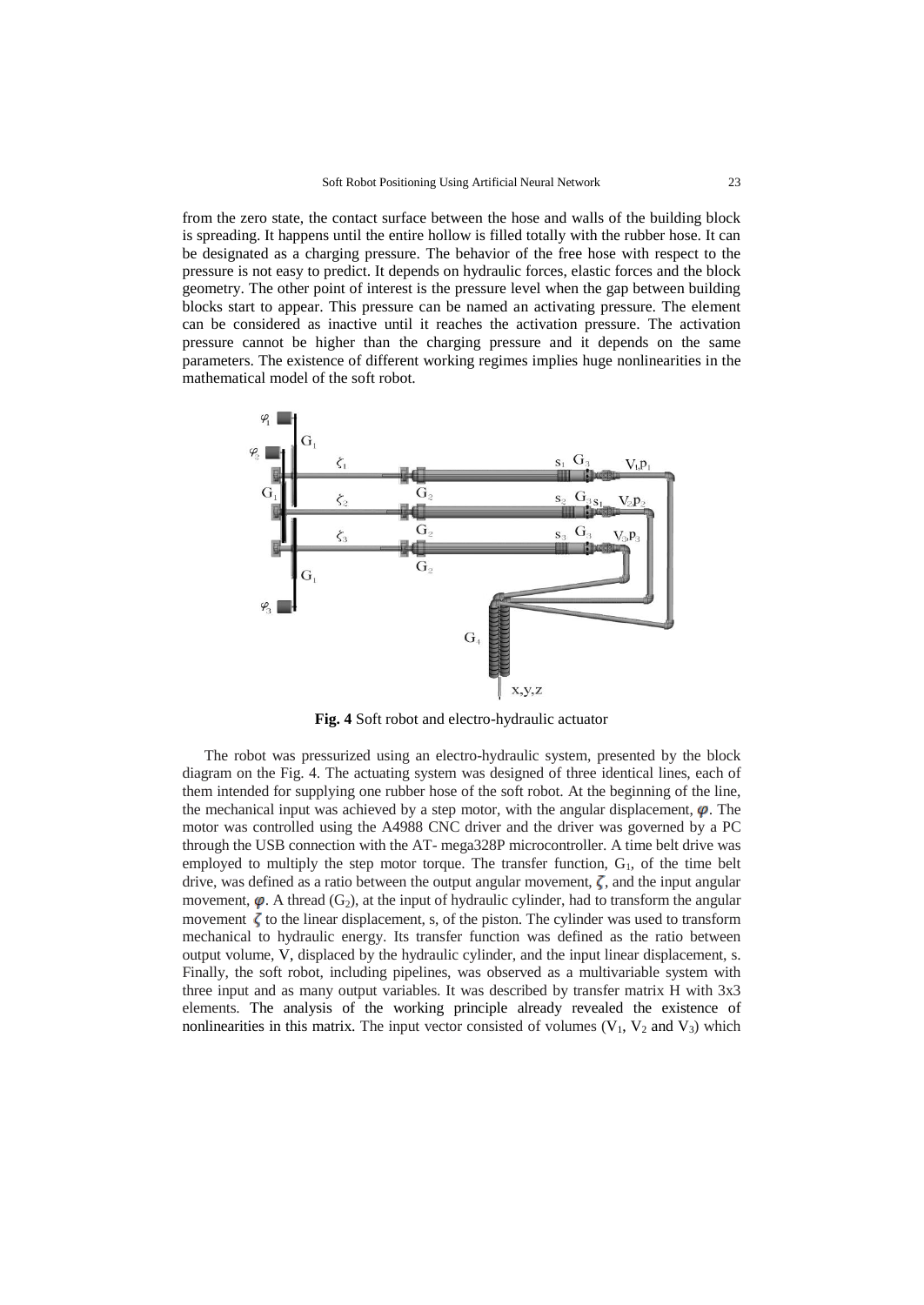were displaced by hydraulic cylinders. The output variables (x, z, y) were spatial coordinates of the control mark, placed at the top of the soft robot. The whole system, consisting of actuating and executive organs, was represented by the transfer function [25]

$$
G = G_1 G_2 G_3 \begin{bmatrix} H_{11} & H_{12} & H_{13} \\ H_{21} & H_{22} & H_{23} \\ H_{31} & H_{32} & H_{33} \end{bmatrix}
$$
 (1)

The above transfer function describes the direct kinematic problem, in a general form. The transfer functions of the amplifiers,  $G_1 G_2 G_3$ , are easy to be calculated, on the basis of geometric parameters, or determined using an identification procedure. However it is extremely complex to analytically model the transfer function H, because of the above mentioned nonlinearities.



**Fig. 5** An appearance of the employed soft robot

In the experiment, analytical modeling was avoided completely by observing the whole system (Fig 4.) as a black box. Since the intention was to solve the inverse kinematic problem, a neural network was trained to approximate the inversion of the transfer function (1). The input was the robot position (x, y and z) and the output was the control signal made of angular displacements of the step motors that provide the position. For the training purpose approximately 200 control vectors were chosen randomly, each with the angular displacements between 0 and 60 revolutions. The values were determined experimentally, the first as a control level in the relaxation state and the second as the level that causes full bending (limited at 135<sup>o</sup>). For each vector geometrical coordinates of the led diode, at the top of soft robot, was recorded by the total station Sokkia SET630R. The instrument allows laser measuring of distances with the accuracy of +/-3mm, at the used range of lengths, memorization and automatic data transfer through a RS-232 port. Actually, after several attempts the diode had to be colored opaque because the laser beam had passed through its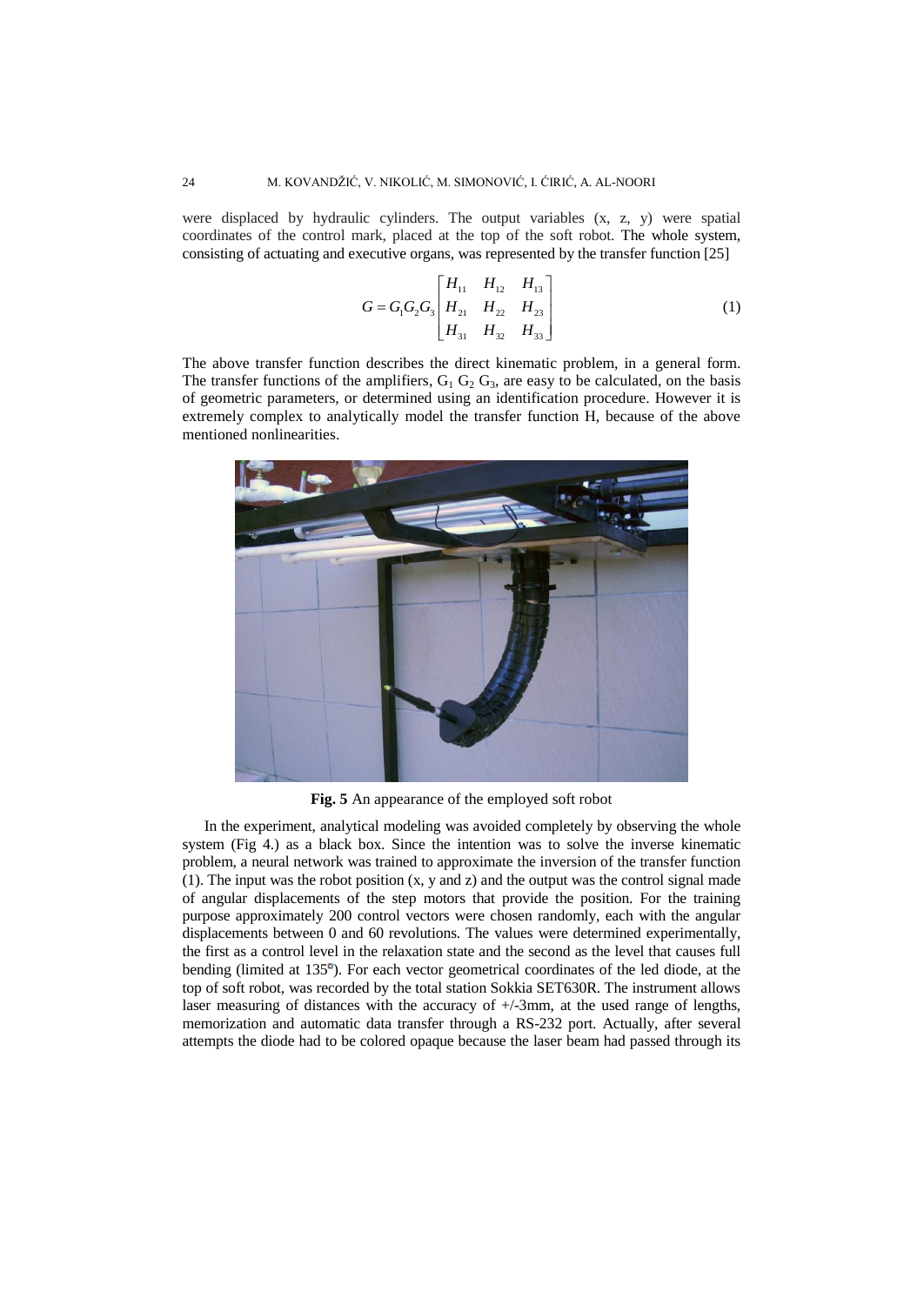transparent body. The network was trained, on the basis of experimentally obtained records (Fig.6), using the back propagation algorithm with momentum. The results were evaluated for the range of different configurations and training parameters, in order to find an optimal solution. Both the training and the testing were performed by software designed for the purpose of the previous experiment [23].



**Fig. 6** The first 30 positions of the soft robot recorded

#### 3. RESULTS

The experiment started with the structure of a neural network. The size of the input layer was determined by the number of executive channels, in the soft robot construction, and the size of the output layer is determined by the number of space coordinates. In both cases it is three. At first, a single hidden layer neural network was examined with the number of hidden neurons within the range between 1 and 40. The resulting mean squared errors and their approximations, using two term exponential function, are presented in Fig. 7. The other parameters were fixed at the optimal values, obtained successive through the series of experimental cycles. Both errors decrease down to approximately 10 neurons and then start to rise. The consistency of the results is better for the lower numbers of neurons so the network with 12 neurons in a single hidden layer was adopted as an optimally configured neural network. Any attempt of employing a multi-layered neural network gave no improvements with respect to the results obtained using a single-layered neural network with the same number of neurons.

The influence of training parameters on the accuracy of the positioning was tested for 33x34 different, logarithmically distributed, combinations of values. The value of learning coefficient was in the range between 0.01 and 0.999, and the momentum factor, between 0 and 0.999. Experimental results and appropriate approximations, using the local linear regression model, are presented on the Fig.8, for the training error and Fig.9 for the testing error. The errors were big and the results were inconsistent only for the small values of the training parameters. The optimal values were adopted at 0.6 for both,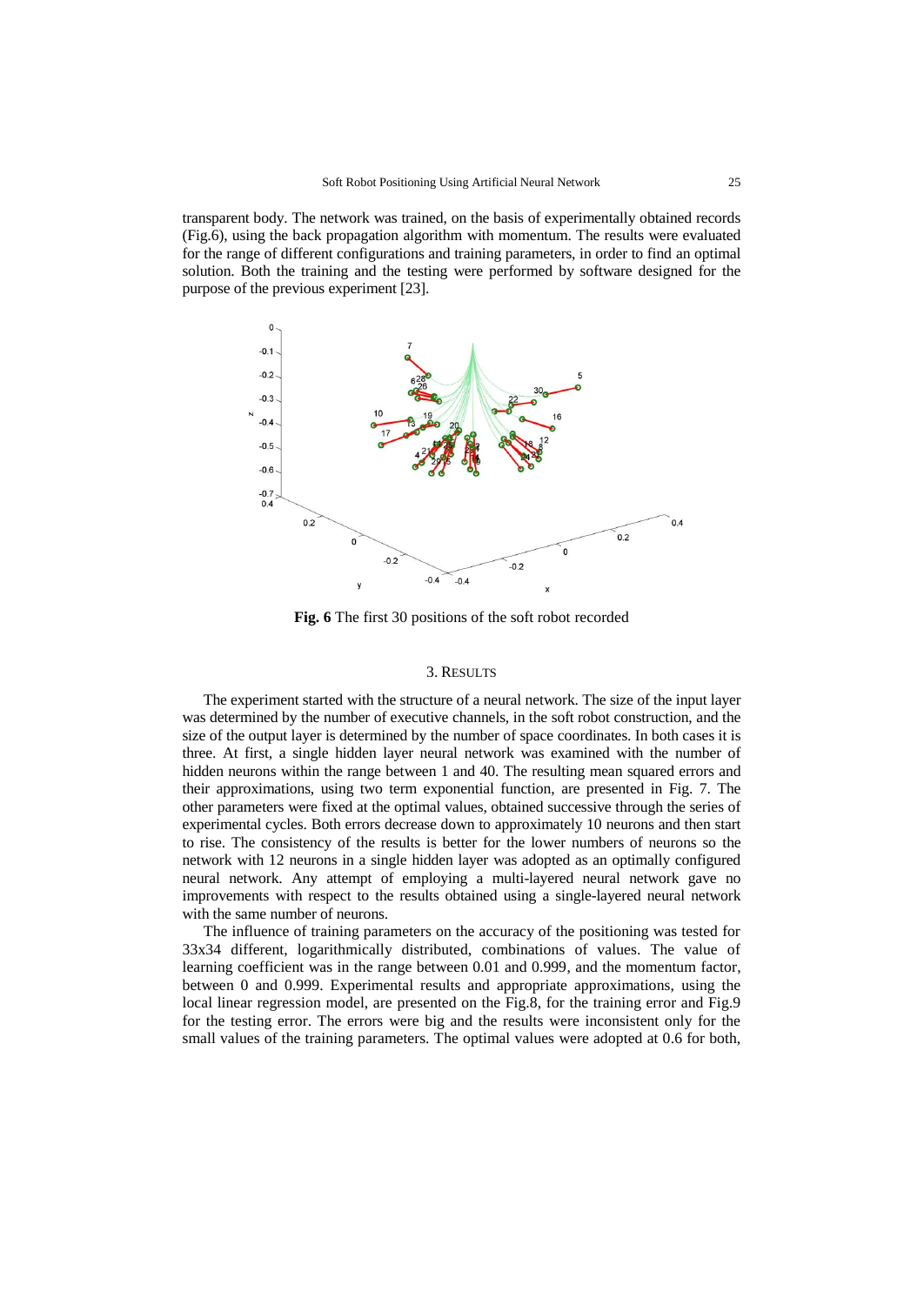learning coefficient and momentum factor. During the test, the rest of the parameters were fixed at the optimal values.



**Fig. 7** Mean squared errors with respect to the number of neurons in a single hidden layer



**Fig. 8** Mean squared training error with respect to the training parameters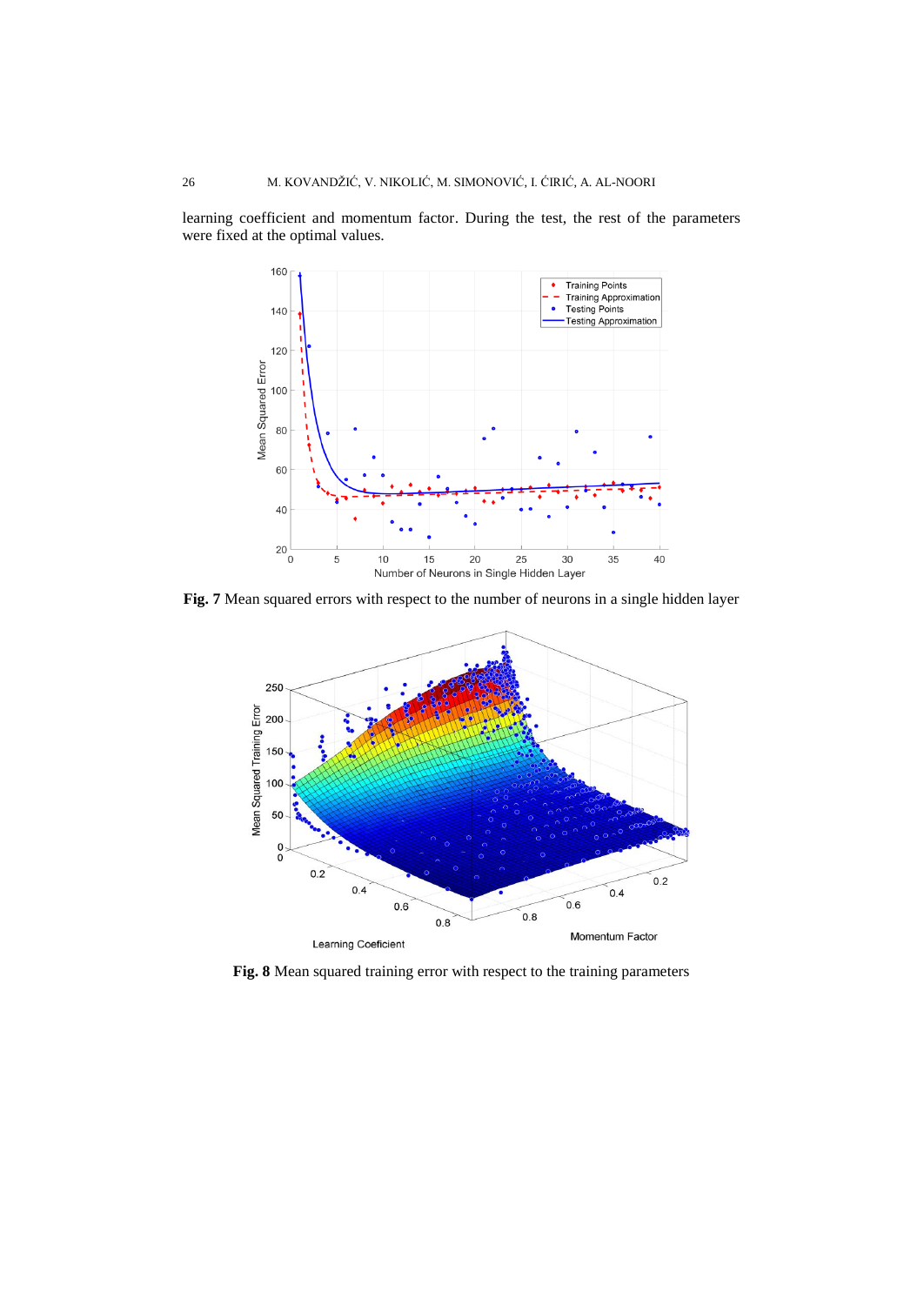

**Fig. 9** Mean squared testing error with respect to the training parameters

The accuracy achieved in positioning with respect to the number of backpropagation epochs, in the logarithmic scale, was presented on the Fig. 10. It shows that training error decreases constantly with the number of epochs. The testing error decreases up to some value and then stagnates or even increases. Such a case is known as over-trained neural network [24]. The approximations were performed using two term exponential function.



**Fig. 10** Mean squared errors with respect to the number of training epochs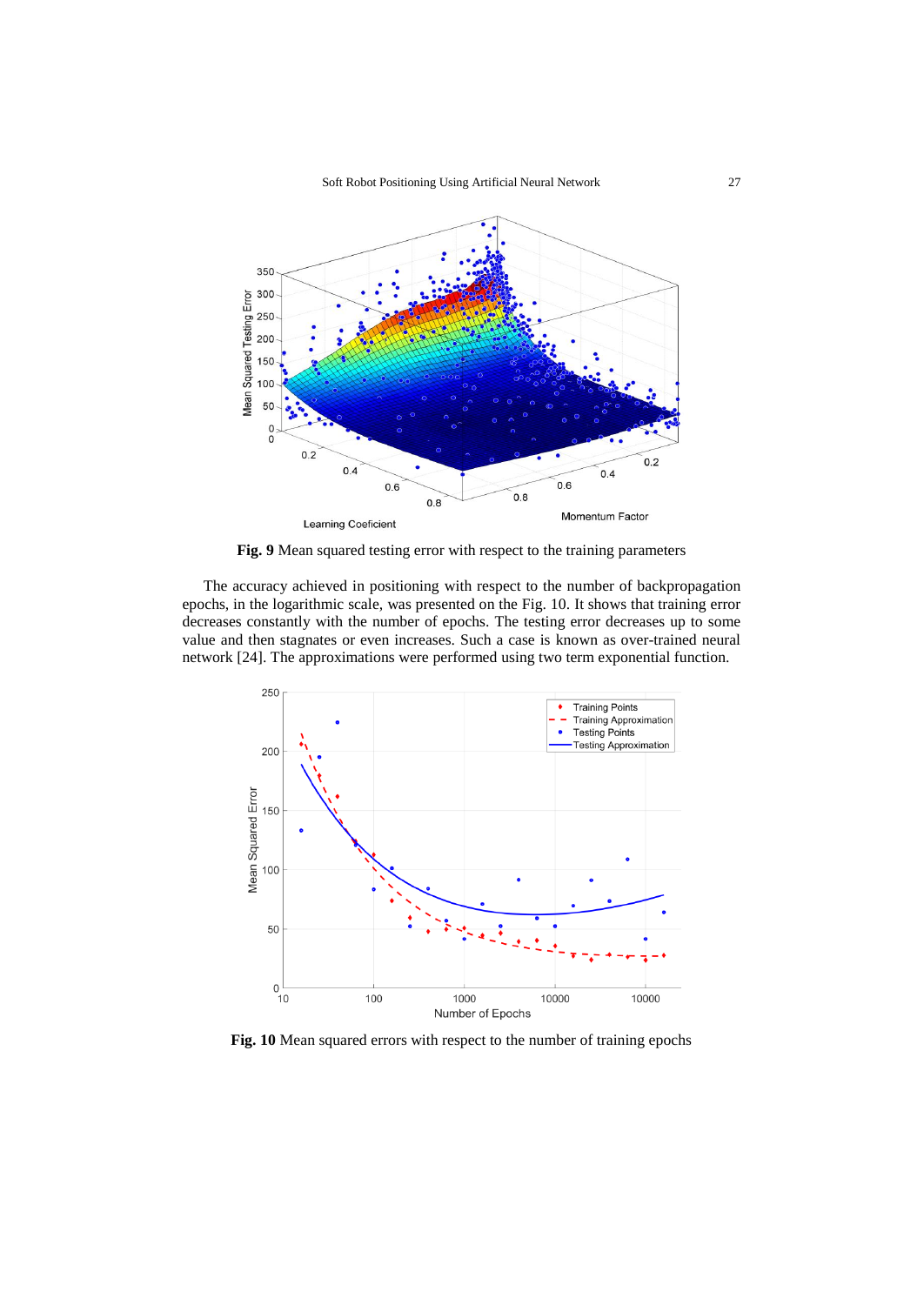

**Fig. 11** Mean squared errors with respect to the number of training samples

The dependency of the training and testing errors with respect to the number of training points, presented in Fig. 10, shows that the training error decreases and the testing error increases with respect to the number of training points. The consistency of the errors increases, naturally, with higher numbers of training points. However, after a certain number, despite involving more and more samples, improvement becomes negligible. So, an optimal number of training points is a compromise between the anticipated accuracy and available training resources. The approximations were performed, again, using a two term exponential function.

After optimal parameters were chosen, the system was tested employing 15% of randomly chosen samples. These samples had not been used, previously, for the training of the neural network. In such a way the concern is avoided for all training positions to belong to the moving range of the robot. The soft robot achieved a mean absolute error around 48 mm in tracing of the given spatial positions.

## 4. DISCUSSION

The experiment confirmed that a feedforward neural network can be trained for solving the inverse kinematic problem of the soft robot. The mean absolute positioning error of 48 mm in comparison with the 1000 mm long moving zone gave the relative positioning error of about 5%. The error might seem too big, in comparison with the classic positioning systems, but it proved a predictable robot behavior. If the error is acceptable, from the standpoint of the robot function, the solution provides a high rate between performances achieved and utilized resources. The construction was designed, completely, of the most frequent and the most accessible materials. In such a way, the price of the realization was dramatically decreased. The control of the robot, by self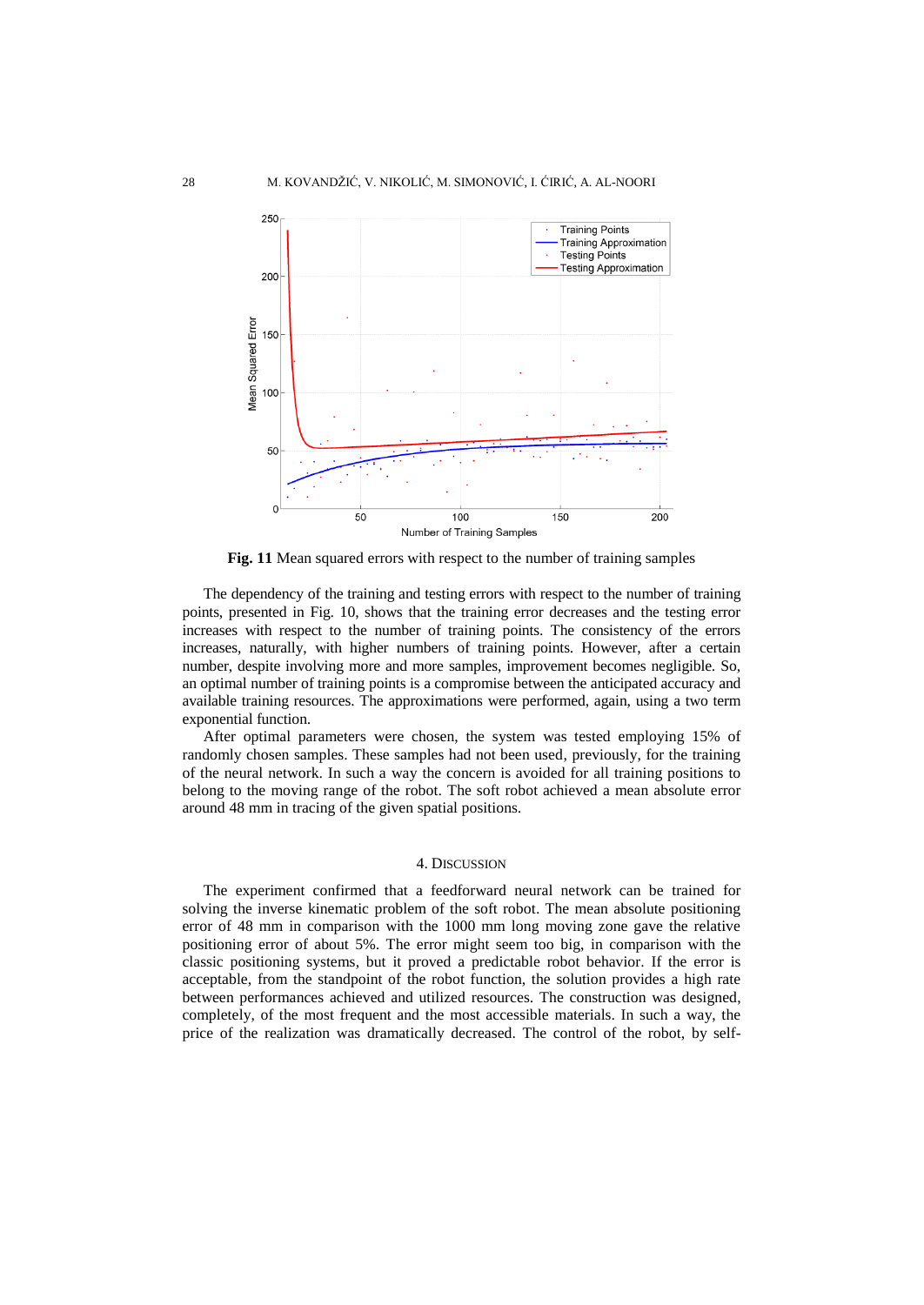organizing algorithm, eliminated identification as a phase in the system modeling. Thus, it is acceptable even for the users who are not familiar with the classic robotic theory. The selection of soft materials for the robot construction is expected to provide good safety in the interaction with humans.

The biggest drawback of the proposed solution is that it works for the constant dynamic conditions only. It can be adapted to the change of load only by renewing the training procedure using a new set of training data. So, the ultimate goal of further research should be designing a positioning control which is adaptable to the dynamic conditions. Such a system should be capable to collect information about the loads, using several sensors mostly placed at the robot body. The network should generate the control signal, by solving the inverse dynamic problem, on the basis of the desired coordinates and the current loads. Another solution for improving the positioning accuracy can be involvement of a closedloop control but it requires an efficient procedure for the determining robot position in real time. The increase of positioning error with the increase of training samples (Fig. 11) indicates that the error originates from the nonlinearities and redundancy in the robot behavior that cannot be approximated by a neural network. The research will be used as a model for further experiments with different constructions of modular soft robots. The experiments are expected to minimize deformities (nonlinearities, redundancy and singularities) in the robot behavior and consequently improve the positioning accuracy.

**Acknowledgement**: *This paper presents the results of the research conducted within the project "Research and development of new generation machine systems in the function of the technological development of Serbia" funded by the Faculty of Mechanical Engineering, University of Niš, Serbia.*

#### **REFERENCES**

- [1] D. Rus, M. T. Tolley, "Design, fabrication and control of soft robots", Nature, vol. 521, pp. 467-475, 2015. [Online]. Available: http://dx.doi.org/10.1038/nature14543
- [2] Stanford researchers develop a new type of soft, growing robot, 2017. [Online]. Available: https://news.stanford.edu/2017/07/19/stanford-researchers-develop-new-type-soft-growing-robot/ [Accessed on July 2018].
- [3] Soft robot powered by vacuum can climb walls, grab objects, 2017. [Online]. Available: http://www.dnaindia. com/technology/report-soft-robot-powered-by-vacuum-can-climb-walls-grab-objects-2542831[Accessed July 2018].
- [4] Soft Robots Disrupting Robotics, 2017. [Online]. Available: https://disruptionhub.com/5-soft-botsdisrupting-robotics/[Accessed on July 2018].
- [5] R. L. Truby, M. Wehner, A. K. Grosskopf, D. M. Vogt, S. G. M. Uzel, R. J. Wood, J. A. Lewis, "Soft Somatosensitive Actuators via Embedded 3D Printing", Advanced Materials, vol. 30, 2018. [Online]. Available[: https://doi.org/10.1002/adma.201706383](https://doi.org/10.1002/adma.201706383)
- [6] F. Renda, F. Boyer, J. Dias, L. Seneviratne,"Discrete Cosserat Approach for Multi-Section Soft Robots Dynamics", Transaction on Robotics, [Online]. Available:<http://arxiv.org/abs/1702.03660> [Accessed on July 2018]
- [7] S. Cubero, *Industrial Robotics: Theory, Modeling and Control.* plV pro literatur Verlag Robert Mayer-Scholz, 2007. [Online]. Available: http://zums.ac.ir/files/research/site/ebooks/Robotics/Industrial% 20Robotics%20Theory%20Modelling%20and%20Control.pdf
- [8] A. D.Marchese, D. Rus, "Design, kinematics, and control of a soft spatial fluidic elastomer manipulator" . International Journal Of Robotics Research, vol. 35(7), pp. 840-869, 2016. [Online]. Available: http://dx.doi.org/10.1177/0278364915587925
- [9] A. D.Marchese, R.Tedrake, D. Rus, "Dynamics and trajectory optimization for a soft spatial fluidic elastomer manipulator", The International Journal Of Robotics Research, no. 8, p. 1000, 2016.[Online]. Availabl[e:http://groups.csail.mit.edu/robotics-center/public\\_papers/Marchese15a.pdf](http://groups.csail.mit.edu/robotics-center/public_papers/Marchese15a.pdf)